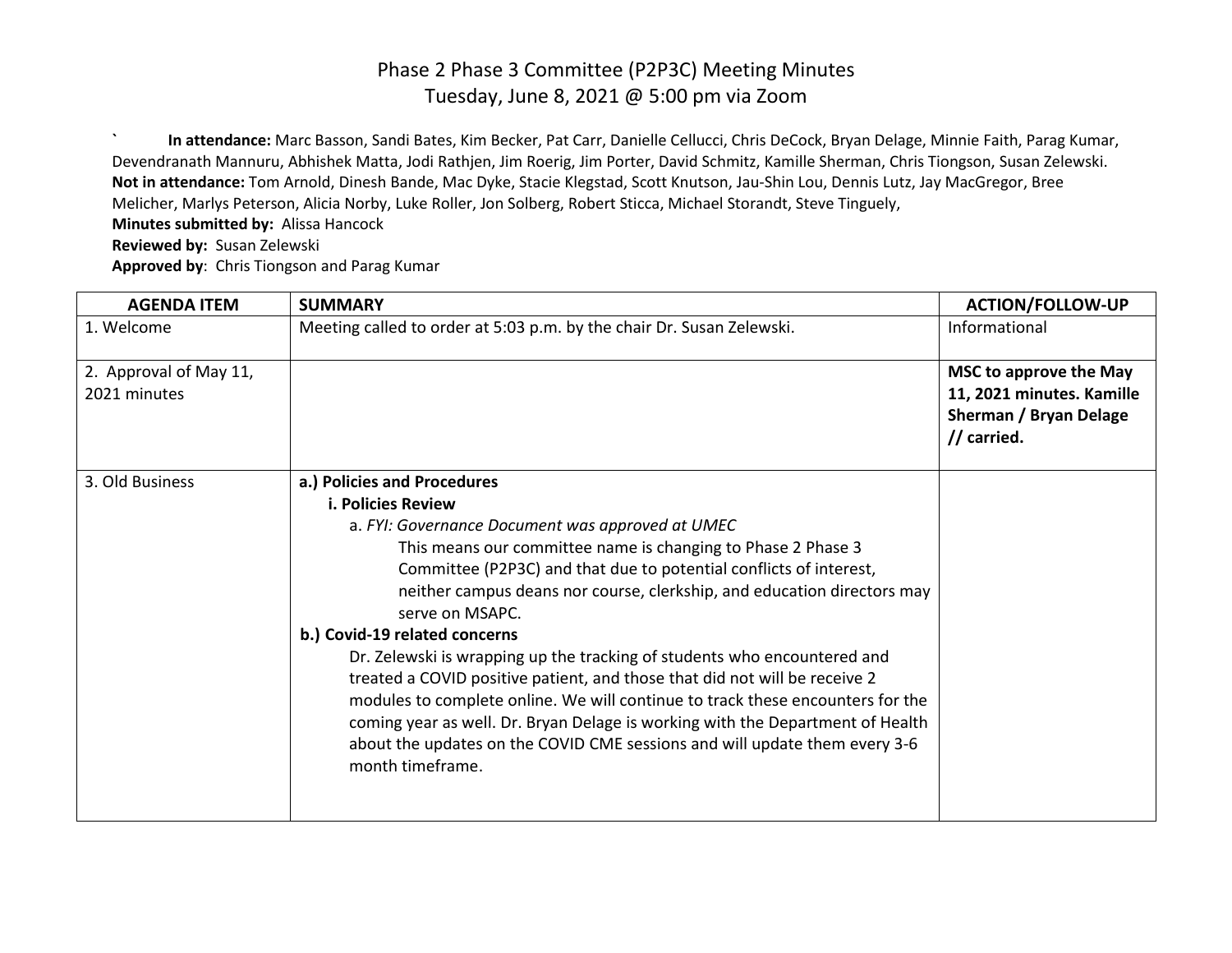|                 | c.) SHaPE report update<br>After further looking into the unprofessionalism that was reported, some of the<br>issues were preceptor errors and preceptors not hearing the door knock. Also, not<br>washing hands was another one. They are planning on adding another wash<br>station so that it will be recorded in the future and also to work with student to<br>ensure that they knock loud enough. Please watch the students closely in the clinic<br>to ensure that they are doing the handwashing and we will continue to really push<br>the importance of hand washing in simulation settings as well. Students cannot<br>pass their clinical assessment if they skip this step.                                                                                                                                                                                                                                                                                                                                                                                                                                                                                                                                                                                                                              |                                                                        |
|-----------------|-----------------------------------------------------------------------------------------------------------------------------------------------------------------------------------------------------------------------------------------------------------------------------------------------------------------------------------------------------------------------------------------------------------------------------------------------------------------------------------------------------------------------------------------------------------------------------------------------------------------------------------------------------------------------------------------------------------------------------------------------------------------------------------------------------------------------------------------------------------------------------------------------------------------------------------------------------------------------------------------------------------------------------------------------------------------------------------------------------------------------------------------------------------------------------------------------------------------------------------------------------------------------------------------------------------------------|------------------------------------------------------------------------|
| 4. New Business | a.) Resident as Teacher Report<br>Dr. Kim Becker presented. There was one resident that did not complete the<br>resident as teacher training because they resigned. This was also the first year we<br>used Med Hub to disperse objectives to residents and tracked they acknowledged<br>that they received them. Med Hub also allows residents to access the objectives at<br>any time. This was a great way of doing this and we plan to continue using Med<br>Hub for this along with the policies they need to be aware of. All residents at the<br>UND SMHS Residency and Altru residents were notified of all the important policy and<br>received the same training, which has all been tracked<br>It was noted that this last year more students requested evaluations for residents that<br>they did not originally receive evaluations for. So students view more residents as<br>their teacher beyond what we have designated as such. We also have 5 students that<br>did not meet the 20 half-days with a resident as teacher in their clerkship year on<br>evaluations so far. Most of them are close meeting this requirement. Final<br>evaluations will be reviewed and if they have not met this we will need ot ensure they<br>meet it in 4th year. Will be reported on yearly tracking next month. | The Resident as Teacher<br>report was accepted.                        |
|                 | b.) Clerkship director's checklist<br>All faculty should receive the policies and there is documentation that they do. As<br>of July 1, 2021, any preceptor that had three students in the last year will be<br>receiving formal personalized feedback or review from the department chair.                                                                                                                                                                                                                                                                                                                                                                                                                                                                                                                                                                                                                                                                                                                                                                                                                                                                                                                                                                                                                           | <b>ACTION ITEM: We will</b><br>continue this discussion<br>next month. |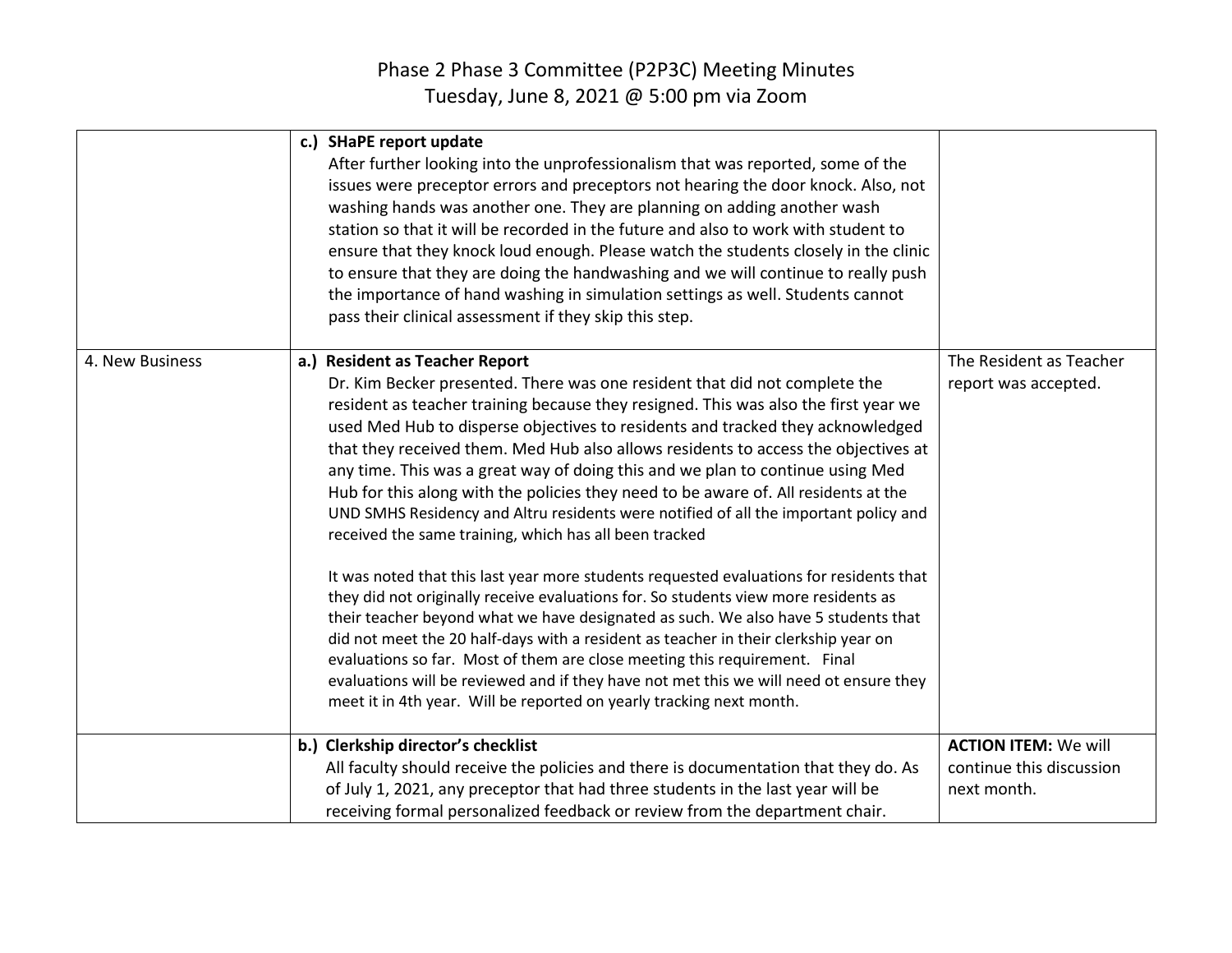| With the feedback it would be great if we could compile resources that we could<br>also provide with the feedback for the areas that a preceptor should work on. It<br>would also be interested to see if there are commonalities across departments,<br>and this could be a MedEd student project that Dr. David Schmitz would be willing<br>to help with.                                                                                                                                                                                                                                                                                                                                                                                                                                                                                                                                                                                   | All departments should<br>check with faculty about<br>receiving the faculty<br>development emails and<br>their preferences.<br>Checklists will be |
|-----------------------------------------------------------------------------------------------------------------------------------------------------------------------------------------------------------------------------------------------------------------------------------------------------------------------------------------------------------------------------------------------------------------------------------------------------------------------------------------------------------------------------------------------------------------------------------------------------------------------------------------------------------------------------------------------------------------------------------------------------------------------------------------------------------------------------------------------------------------------------------------------------------------------------------------------|---------------------------------------------------------------------------------------------------------------------------------------------------|
| Education Resources Department does provide faculty development but not sure if<br>our clinical faculty get those emails or are able to attend. Dr. Susan Zelewski will<br>find out how they send out those notices and where the recordings of the training<br>sessions are located. Departments should try to get a small sampling of their<br>faculty, and see if they receive the emails and what type of faculty development<br>they prefer to have and when. (i.e. short read, hour long presentation, etc.)<br>Another idea is to ask if hospital departments if they would do an education<br>minute at their regular department or division staff meetings. We could provide<br>the information for these Education Minutes, so there is some continuous<br>education happening with the faculty throughout the year, instead of waiting for<br>their yearly feedback. Dr. David Schmitz is willing to help with any of these ideas. | forwarded to UMEC.                                                                                                                                |
| c.) Al Annual Report<br>We had a lot of success with scheduling students with their first AI choice, with<br>three students getting their second choice. We actually had 11 students not 8 who<br>took multiple AIs, so that will be corrected.<br>On the second page you can see which AIs in each department and what campus<br>and how many rotations were completed. There is one student that is needing to<br>remediate an Internal Medicine AI, but it did not affect their graduation date as<br>they an off-cycle student already. This is our first remediation of an AI.                                                                                                                                                                                                                                                                                                                                                           |                                                                                                                                                   |
| d.) ISA Report                                                                                                                                                                                                                                                                                                                                                                                                                                                                                                                                                                                                                                                                                                                                                                                                                                                                                                                                | No Report                                                                                                                                         |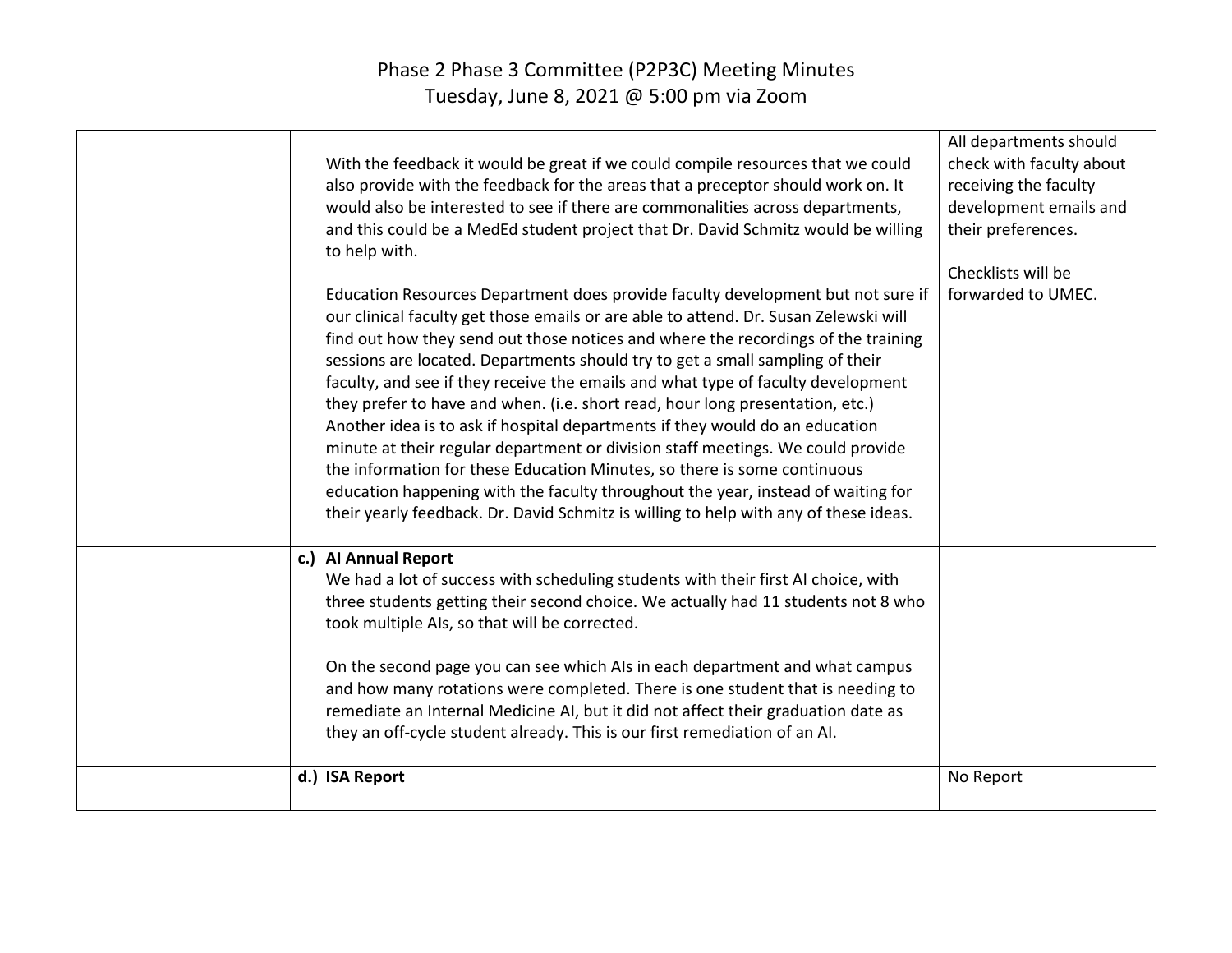|                               | e.) Elect committee chair for AY 21-22<br>Dr. Bryan Delage nominated Dr. Susan Zelewski to continue as chair of P2P3C for<br>AY 2021-22.                                                                                                                                                                                                                                                                                                                                                                                                                                                        | MSC to approve the<br>nomination of Dr. Susan<br>Zelewski as chair of P2P3C<br>for AY 2021-22. Bryan<br>Delage / Jim Roerig //<br>carried. |
|-------------------------------|-------------------------------------------------------------------------------------------------------------------------------------------------------------------------------------------------------------------------------------------------------------------------------------------------------------------------------------------------------------------------------------------------------------------------------------------------------------------------------------------------------------------------------------------------------------------------------------------------|--------------------------------------------------------------------------------------------------------------------------------------------|
| 5. Electives                  |                                                                                                                                                                                                                                                                                                                                                                                                                                                                                                                                                                                                 |                                                                                                                                            |
| 6. Reports from<br>Committees | a.) UMEC - Dr. Zelewski<br>All the electives were approved. The Transfer Student Policy was updated and<br>approved. It now outlines that we are not accepting advanced standing transfer<br>students because the Admissions Committee felt that there is no good way of<br>evaluating their biomedical or clinical science experience to traditional transfer<br>students requirements. Also, we will still not be considering transfer students until<br>after the bulge. UMEC also approved that the last date that the class of 2023 can<br>request to take STEP 1 early is August 1, 2021. | Information                                                                                                                                |
|                               | b.) GMEC-Dr. Zelewski<br>Letters of neurology and how they have been addressed and the Geriatric<br>Fellowship will have a new director will be Lindsay Doll and reviewed resident<br>policies.                                                                                                                                                                                                                                                                                                                                                                                                 | Information                                                                                                                                |
|                               | c.) EASRC<br>Continuing to review the DCI and elements and a fact finding request could be<br>coming your way soon.                                                                                                                                                                                                                                                                                                                                                                                                                                                                             | Information                                                                                                                                |
|                               | d.) CEMC - Dr. Zelewski<br>CEMC approved methods for horizontal and vertical integration review. Horizontal<br>integration is how we track/teaching something throughout a phase and vertical<br>integration is how much of clinical science and basic science is throughout the<br>curriculum by looking at the objectives.                                                                                                                                                                                                                                                                    | Information                                                                                                                                |